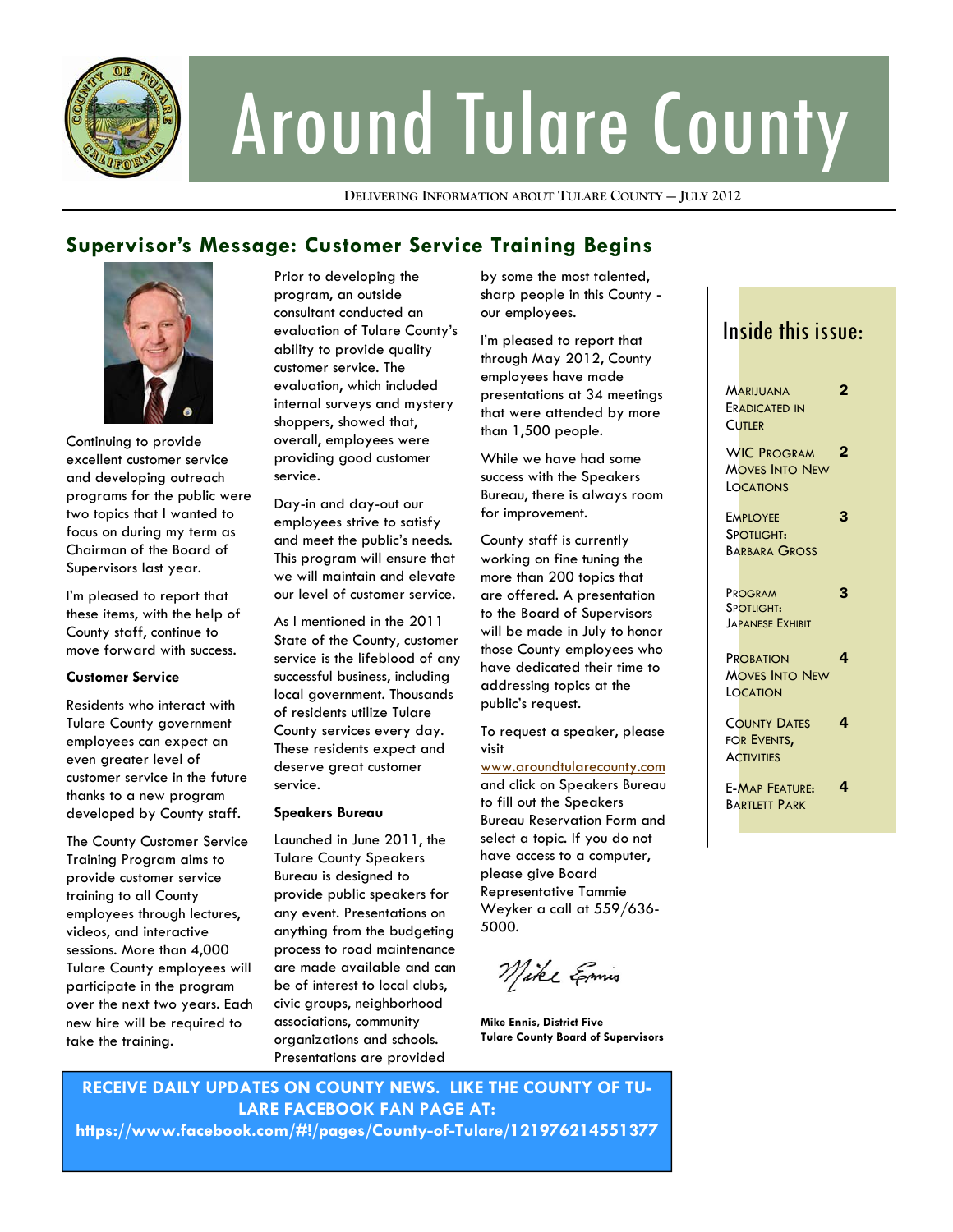# Around Tulare County: www.aroundtularecounty.com

# **Cutler Marijuana Collective Eradicates Crop**

"Tulare County will not tolerate illegal medical marijuana operations in our unincorporated areas." Board of Supervisors Chairman Allen Ishida.

A Cutler-based medical marijuana collective was forced to eradicate its crop in June after a Tulare County Superior Court judge issued a temporary restraining order.

On June 12, Superior Court Judge Paul Vortmann granted the County's application for a Temporary Restraining Order requiring the property owner and certain individuals growing marijuana collectively to comply with the County Ordinance Code. Three people were associating together to grow marijuana outside at a property located in an agricultural zone in Cutler. The property was surrounded by an eight-foot fence, also a violation of the ordinance code.

collectives or cooperatives from cultivating or distributing marijuana in an agricultural zone. Medical Marijuana Collectives or Cooperatives may only be located in commercial or manufacturing zones. No persons or people associating together may grow marijuana out of doors anywhere within the County. This case involved violations of both requirements.

By June 13, the marijuana had been removed from the property and the violations abated.

County Code Compliance works closely with the Sheriff's Department to identify grow sites which violate the Ordinance Code and which are appropriate for civil enforcement.

Any questions regarding the establishment or operation of a medical marijuana collective or cooperative, or cultivation or possession of medical marijuana should be directed to the Resource Management Agency Code Compliance Officer Mike Grove at 559/624-7002.

"Tulare County will not tolerate illegal medical marijuana operations in our unincorporated areas," said Allen Ishida, Chairman of the Board of Supervisors. "We will continue to take the appropriate actions to combat illegal medical marijuana operations."

The Ordinance Code prohibits



District 3 Supervisor Phil Cox (left) and District 4 Supervisor Steve Worthley (right) attended the grand opening.



HHSA's Director Dr. Cheryl Duerksen helped cut the ribbon at the new facility.

## **WIC Opens New Location in Visalia**

A clinic designed to offer services to Tulare County's pregnant women, new mothers, and young children has moved to a more convenient location in north Visalia.

Tulare County Health & Human Services Agency (HHSA) officials hosted a grand opening in June of the new WIC Clinic, located at 1819 N. Dinuba Blvd. The clinic is next door to HHSA's Visalia District Office.

The WIC program is a nutrition program that helps pregnant women, new mothers and young children to eat well and stay healthy. The WIC Supplemental Nutrition Program is for lowincome pregnant, breastfeeding, and post-partum women

and children under age five who have a nutritional risk.

"This new WIC Clinic location represents the County's continuing mission to improve our public services and make them more accessible," said District Two Supervisor Pete Vander Poel.

District Three Supervisor Phil Cox said the location was primarily chosen to better accommodate the needs of the clients.

"There are nine WIC locations in Tulare County total, and we've received a warm welcome from the community as this new location of our Visalia clinic will be capable of serving a greater number of clients," Supervisor Cox said. "The clinic is close to mass transit and it contributes

to the city's continued revitalization of north Visalia."

Providing a new location and improving services for WIC clients, the Visalia WIC Clinic features approximately 8,000 of square footage, and provids a confidential environment for clients and staff members.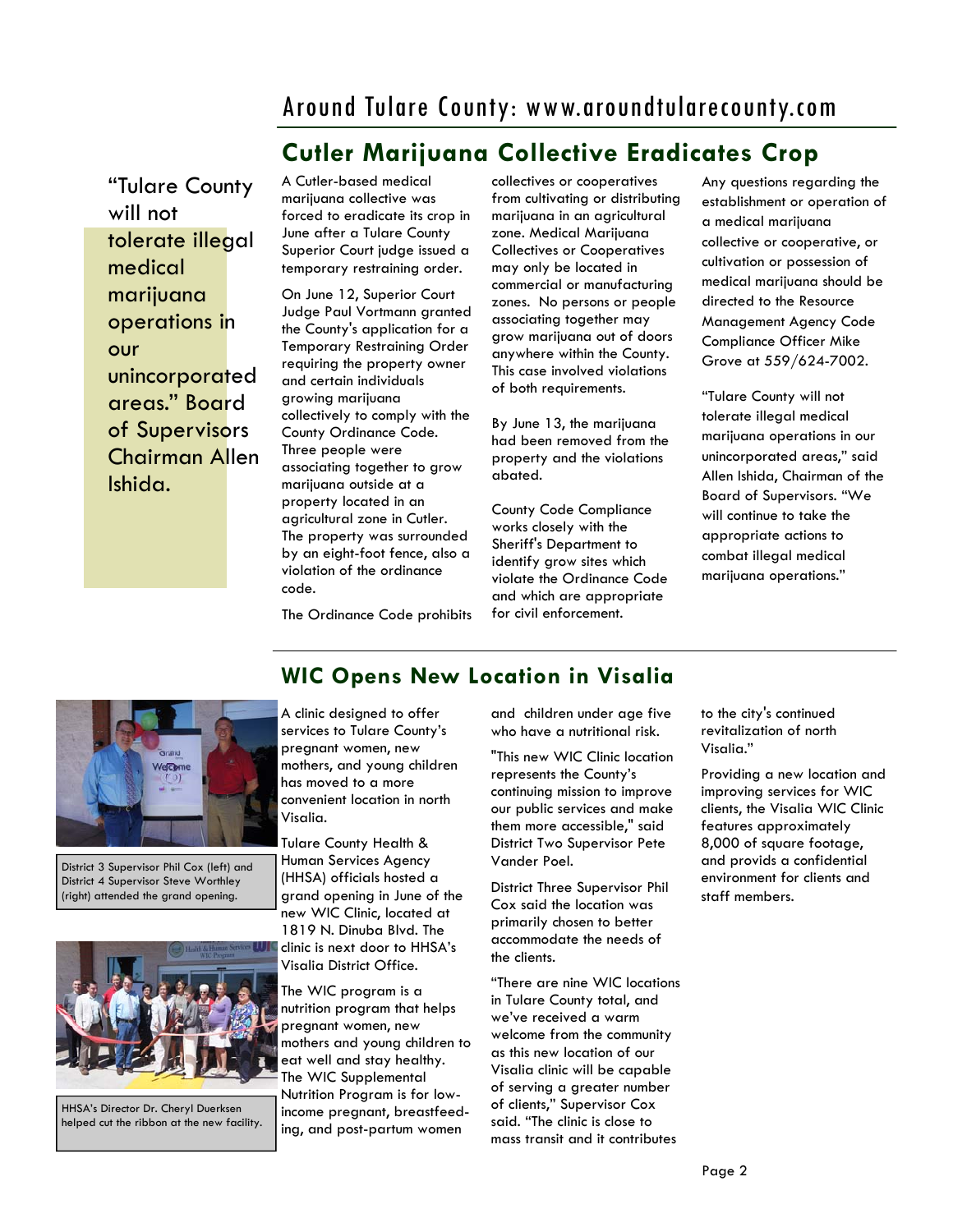## **Employee Spotlight: Barbara Gross**

#### **Name:** Barbara Gross

**Title:** RN

#### **Years of Service:** 12

**Duties:** Case management for pregnant or new mothers who are experiencing symptoms of Perinatal Mood & Anxiety Disorders - what most people call postpartum depression. This includes instruction in practical ways to care for themselves and their babies through this period and referral for counseling/ supportive agencies as needed. Since mothers are the heart of a family, strengthening even one mother, strengthens one family, which then strengthens our entire community.

**Family?** Husband Charles Gross, retired teacher. Daughter and son-in-law Sara and Mike Genter, grand daughter Bailey who live in Visalia. Step son and daughter-in-law Jon and Kwang La-Ongmani, granddaughter Khloe in Fairfax Virginia.

and playing with grandkids.

#### **Most rewarding experience as a County employee?**

My first job as a County employee was as an RN in Child Welfare Services. The most rewarding part of that program was working with mothers of drug exposed infants, in a pilot study with CVRC and Bright Start, as well as CWS RNs and Clinical Social workers. This focused on healing, loving, and bonding. The last that I heard, none of these mothers had re-entered the Child Welfare system after completing the program!

**Please tell us something other employees might not know about you?** Although I always identify my ethnicity as "Okie", I was actually born in Texas - listen closely and you will hear me say "idn't" instead of "isn't."

**Where is your favorite place to visit in Tulare County?**  Believe it or not - the twisty road between Woodlake and Orosi - I always see

something that makes me stop by the road and just enjoy the moment!

#### **You were recently selected as CSET's Volunteer of the Year. Please tell us what that meant to you.**

The Earlimart CSET staff had already started a youth group for city beautification projects when I met with them. I told them that I enjoyed painting with kids of all ages and would love to help with their murals. I had done a couple of murals with school children in Tipton and Earlimart several years ago. The first two we did were a baseball theme, and a profile of Cesar Chavez. It was a joy to work with the teens doing this and to see their creativity and enthusiasm. Over Easter week, we painted a kids' room at the Earlimart Family Resource Center - all Dora the Explorer. I am hoping that our next one will be an Aztec calendar - a great lesson in Mexican heritage and always colorful and fun looking!





**There are many County employees who are doing outstanding things for their community outside of their job.** 

**Do you know a County employee who should be in the spotlight? Let us know at:** 

**newsletter@co.tulare.ca.us**

**Hobbies?** Painting/drawing

#### **Program Spotlight: Japanese Exhibit Opens at Museum**

Tulare County's History of Farm Labor & Agriculture Museum is featuring a new exhibit: "Perseverance in Strength – Japanese Experiences in Tulare County."

"Like all immigrants who came to the San Joaquin Valley to farm and earn a decent living, the Japanese played a significant role in agriculture," said Allen Ishida, Chairman of the Board of Supervisors. "I encourage all members of the public to come to the museum and take

a look at the exhibit.

The exhibit includes photos and artifacts of the local Japanese community that will bring awareness to the culture during the past century, documenting initial migration, early farming, World War II and through the present. The exhibit will be on display through December 2012.

For more information, please call: Museum Curator Amy King at 559/733-6616.